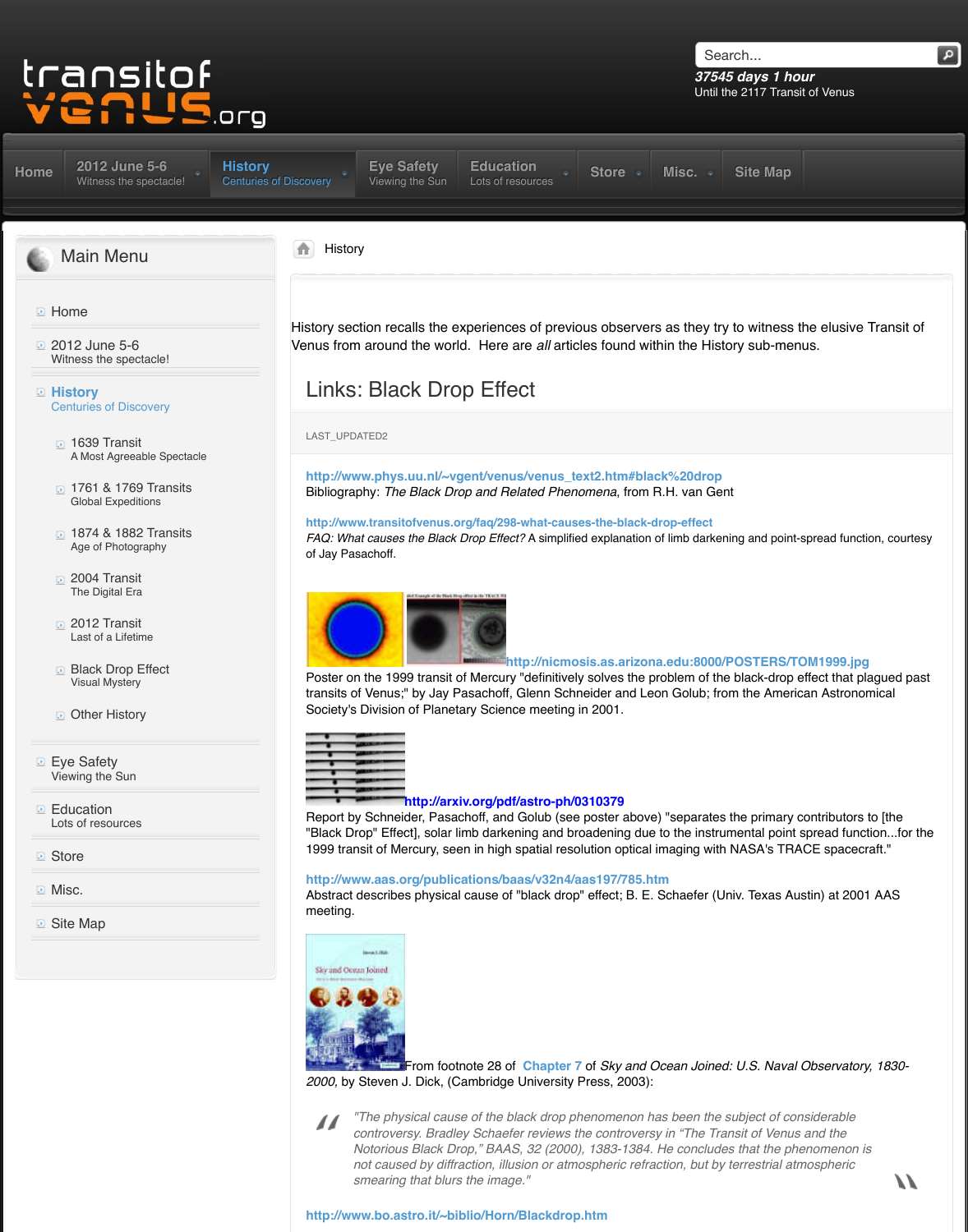

**http://star.arm.ac.uk/history/transit.html** 

Drawings of the Transit of Venus by Captain James

http://www.metaresearch.org/home/Viewpoint/bla In noting "an irradiation effect  $-$  the apparent spreading from bright areas,  $\frac{1}{2}$ author Tom Van Flandern asserts that the well-under than a disadvantage."



http://www.bo.astro.it/~biblio/sma

Bibliographical and archival records from the Depart featuring manuscripts of observations made in Bolog from transits in addition to the 1761 records. (Italian http://www.bo.astro.it/[~biblio/Archives/c](http://www.transitofvenus.org/blackdrop.htm)opertina.



**http://www.bo.astro.it/~biblio/Horn/Blackdrop.htm** A detailed 1922 assessment of the black drop effect the cause of some aspects of the *photographed* GUII astigmatism. Università di Bologna, Dipartimento di Astronomia della R. Università di Bologna, vol. I, n.3, 1922). ligar

**Read more: Links: Black Drop Effect**

[Links: Exo](http://www.bo.astro.it/%7Ebiblio/sma/page/venere_05_06_1761.html)planet **Transits**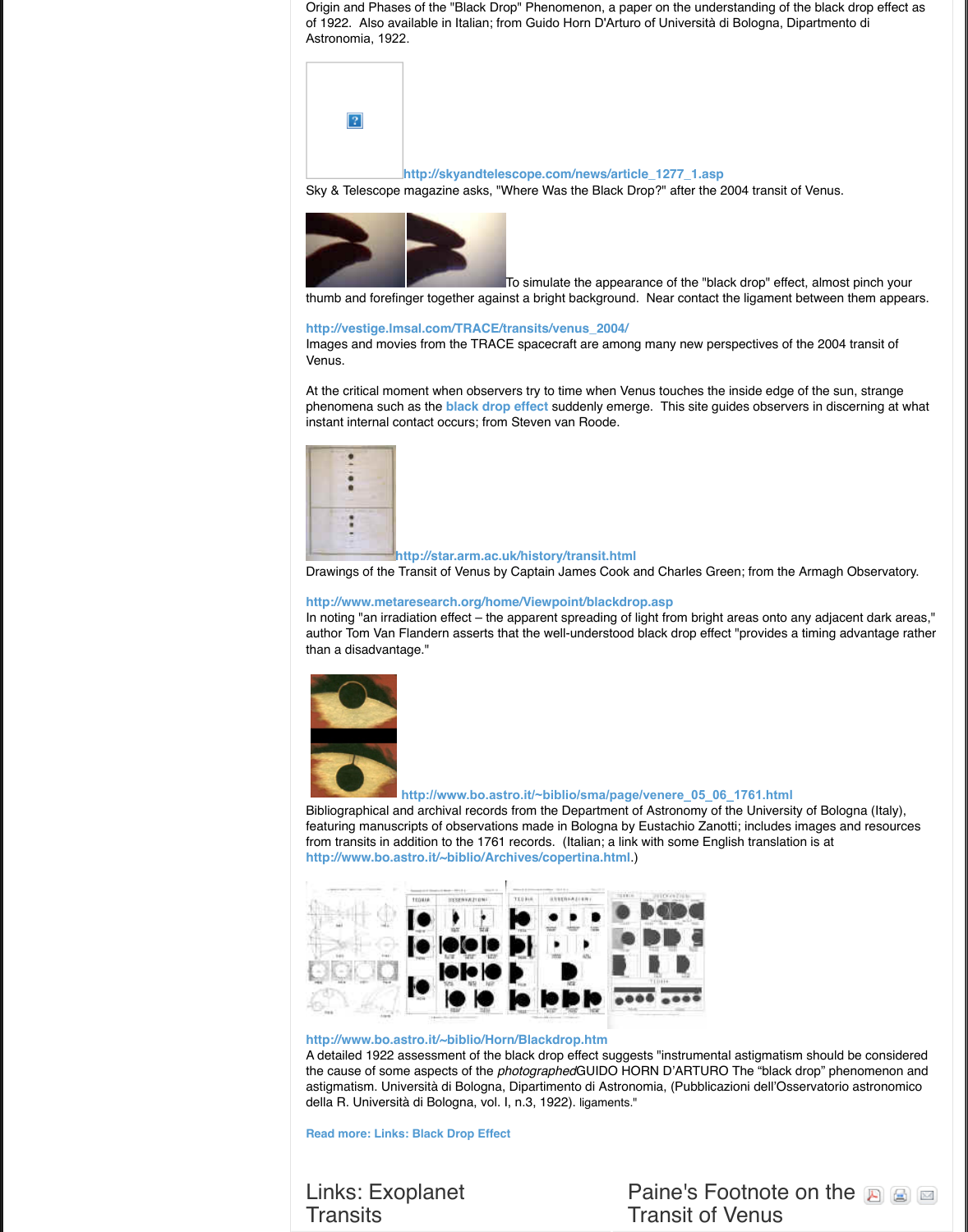for news and multimedia about NASA's search for new worlds. Keep pace with current tally of new and candidate planets; get your questions answered by Astronomer Steve; create your planet with Extreme Makeover; check out the great videos from multiple [NASA missions, an](http://www.transitofvenus.org/education/new-discoveries/186-links-exoplanet-transits)d always see the latest exoplanet news at the forefront of science.

#### **http://kepler.nasa.[gov/files/mws/TransitT](http://kepler.nasa.gov/)racks-7- 2010.pdf**

Transit Tracks is an investigation in which students describe a transit and the conditions when a transit may be seen; describe how a planet's size and distance from its star affects the behavior of transits; and interpret graphs of brightness vs time to deduce information about planet-star systems.



### **[http://oklo.o](http://kepler.nasa.gov/education/ModelsandSimulations/)rg/**

The Systemic Weblog, written by **Greg Laughlin**, [reports recent deve](http://www.transitofvenus.org/education/new-discoveries/186-links-exoplanet-transits)lopments in the field of extrasolar planets, with a particular focus on observational and theoretical astronomical research work. Tutorials show how to use the **Systemic Console**, a program that "uses an intuitive [graphical interface to analyze data](http://planetquest.jpl.nasa.gov/) in order to detect and characterize planets."



#### **http://www.transitsearch.org/**

An observing program whose purpose is "to coordinate and direct a cooperative observational effort which will [allow experienced amateur astronomers and small](http://kepler.nasa.gov/files/mws/TransitTracks-7-2010.pdf) college observatories to discover transiting extrasolar planets." To observe transiting planets around distant stars, you need a telescope with an accurate clock drive, a CCD camera, and appropriate computer software. Observers who obtain photometry of known transiting planets can submit their light curves. The transitsearch.org site currently functions primarily as an ephemeris information service.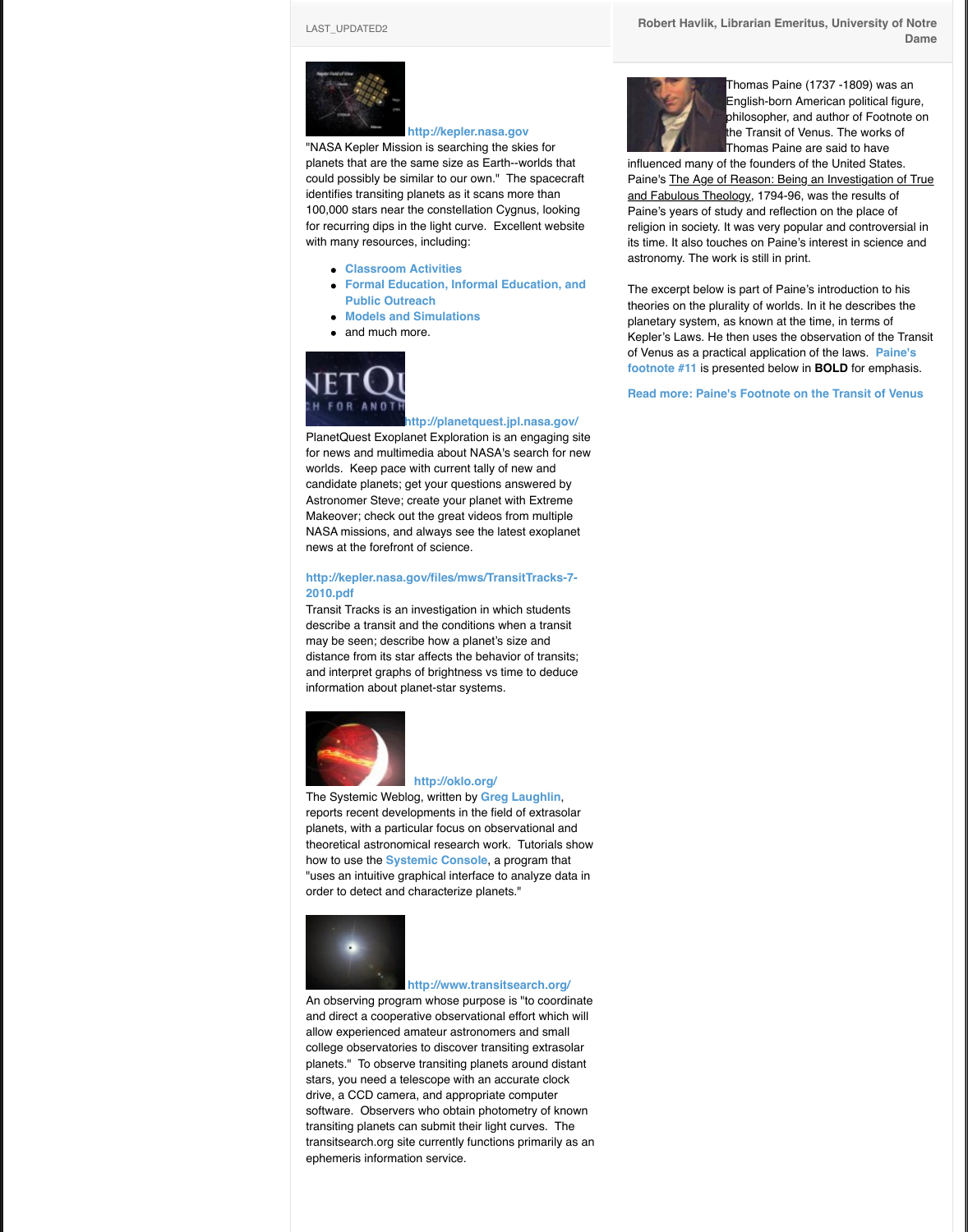

#### **http://smsc.cnes.fr/COROT/**

[COROT \(COnvecti](http://www.transitofvenus.org/education/new-discoveries/186-links-exoplanet-transits)[on, ROtation and planetary Trans](http://www.planethunters.org/)its) space telescope is international venture launched in December, 2006; it uses stellar seismology to examine the inner structure of stars and a CCD camera to detect the transits of extrasolar planets. See sidebar in **March 2009** *Planetarian,* page 10.

#### **http://www.mykepler.com/**

MyKepler is an educational program with a vision to [involve 3,000 schools \(1,000 in the USA\) in the tracking](http://www.wnit.org/outdoorelements/1000/1003/1003.html) and exploration of the Kepler telescope data to discover earth-like planets in the close Milky Way proximity.

http://www.planetary.org/explore/topics/extrasolar\_pl *Extrasolar Planets: Transit Photometry Method for Finding Earths*; from Planetary Society.

http://www.ati.ulg.ac.be/TRAPPIST/Trappist\_main/Ho TRAPPIST: TRAnsiting Planets and Planetesimals Small Telescope



**[http://sunearthday](http://www.transitofvenus.org/education/new-discoveries/186-links-exoplanet-transits).nasa.gov/2012/articles/ttt\_75.php** Mathematical Pro[blems Featuring Transit Applica](http://smsc.cnes.fr/COROT/)tions, by Dr. Sten Odenwald. Transit Math book from NASA opens with dozens of math problems and answers related to eclipses, transits, and occultations, with an emphasis on transits of Venus through the centuries. Problems align with AAAS Project: 2061 Benchmarks [as detailed in a Mathema](http://kepler.nasa.gov/files/mws/Planetarian-Kepler-Mission-March2009.pdf)tics Topic Matrix. The PDF document includes summaries of the historic aspects of [the transit and a diverse coll](http://www.mykepler.com/)ection of modern images and historic images alike. Stated emphasis for Transit Introduction is on grades 3-8, while Transit Math challenges grades 5-12. "The problems were created to be authentic glimpses of modern science and engineering issues, often involving actual research data...The problems were designed to be 'one-pagers' [with a detailed Answer Key as a second page."](http://www.planetary.org/explore/topics/extrasolar_planets/extrasolar/transit_photometry.html)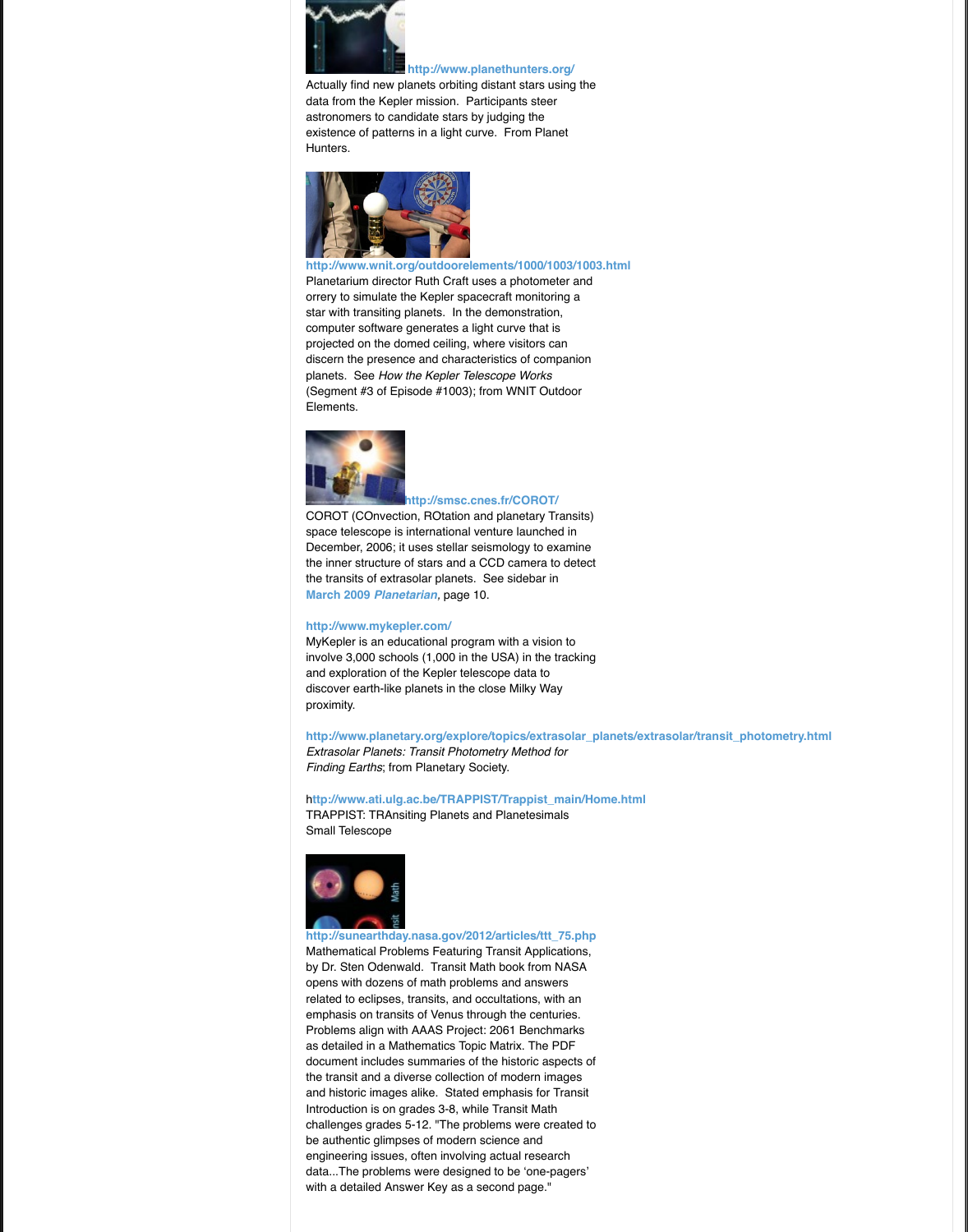

#### **http://universe.utoronto.ca/wp**[content/uploads/2](http://www.transitofvenus.org/education/new-discoveries/186-links-exoplanet-transits)012/02/12feb17\_tdsb\_eureka\_trans

Using Transits to Find Exoplanets, from University of Toronto, gives diagrams and examples from which students derive answers and plot graphs about [exoplanets.](http://www.transitofvenus.nl/files/TransitOfVenus.pd)

2012

LAST\_UPDATED2

## [2012 Trans](http://www.transitofvenus.org/education/new-discoveries/186-links-exoplanet-transits)it of Venus

**With the 2012 transit of Venus over, a vast collection of images are available on the [internet. This page offers a representative](http://www.transitofvenus.org/education/science-math/316-activity-pixel-count) sampling of images, videos, observer reports, science findings, new papers, and other odds and ends, several of which are my own. It is admittedly incomplete as I wind down my transit of Venus outreach and website [maintenance. Th](http://www.transitofvenus.org/education/new-discoveries/186-links-exoplanet-transits)anks for having followed. - Chuck B.**



#### **http://youtu.be/4Z9rM8ChTjY**

NASA | SDO's Ultra-high Definition View of 2012 Venus Transit; stunning video from Solar Dynamics Observatory on YouTube.



#### **celebrates**

*Paper: A Community Celebrates the Transit of Venus*; summary of extensive transit of Venus outreach by Michiana educators, businesses, volunteers, and amateur astronomers. Text outlines prezi images at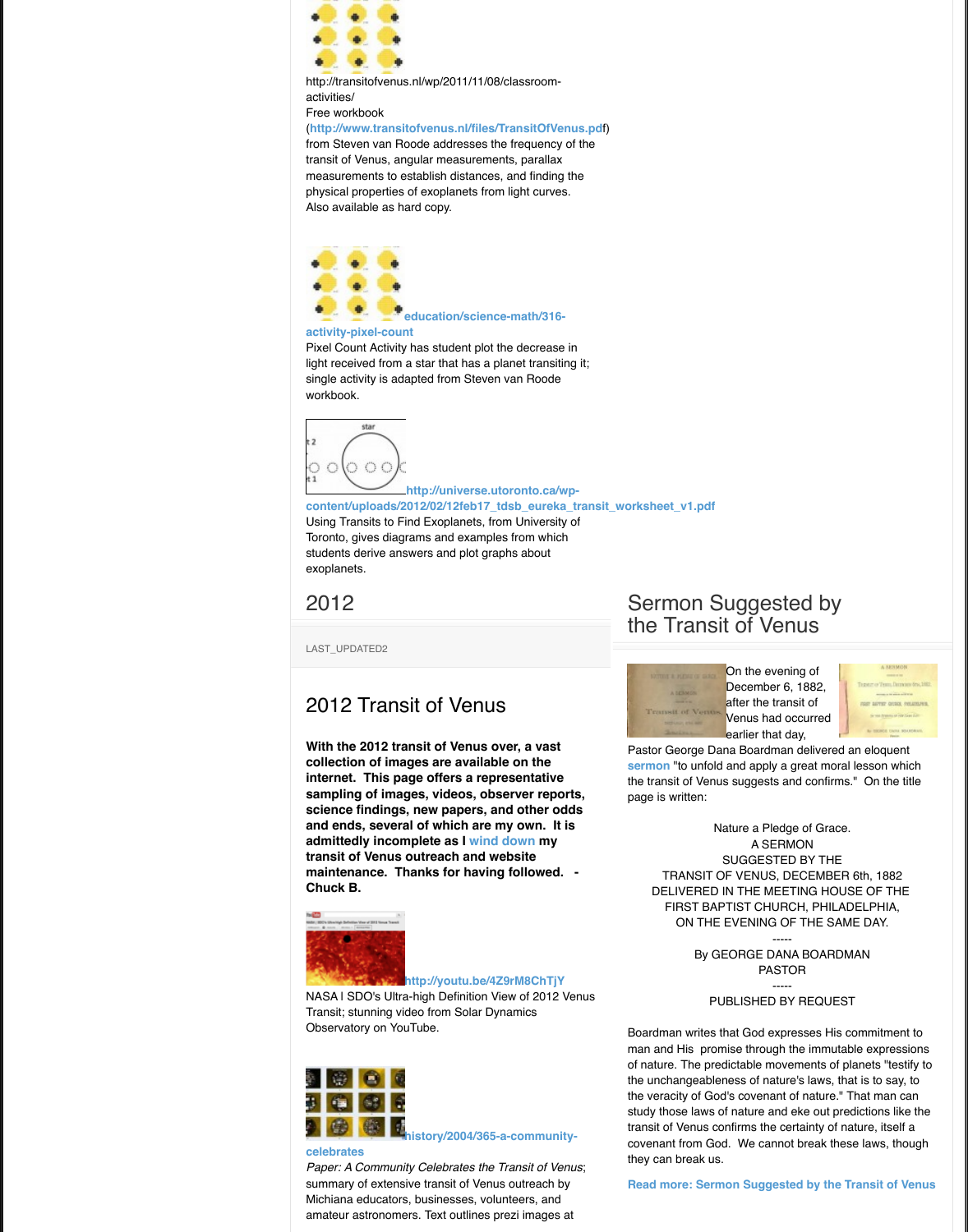

**[history/2004/366-poster-transi](http://www.transitofvenus.org/history/2004/365-a-community-celebrates)t-of-**

#### **venus-time-keg**

*Poster: Transit of Venus Time Keg*; shown at 2012 [GLPA Annual Conference in Pittsburgh, PA.](http://www.transitofvenus.org/docs/2012GLPA-Pittsburgh2.mp3)



#### **history/2004/361-viewing-great-**

#### **[timing-difficult](http://www.transitofvenus.org/history/2004/367-2012)**

*[Blog: Viewing Great, Timing Difficult](http://prezi.com/3tgyibho9g-w/transit-of-venus-across-the-sun/)*; summary of events from the big day, June 5, 2012. Clear skies allowed viewing, but timing the moment of internal contact was difficult to do.

#### **misc/363-vision-for-future**

After the transit of Venus, political candidates from the 2012 election year were invited to share their visions of the future--not of four years, but 104 years, when the next transit of Venus will occur. What is the role of observational science such as the transit of Venus in our country's well-being?



## [http://mnrasl.oxf](http://www.transitofvenus.org/history/2004/367-2012)[ordjournals.org/content/early/2012/1](http://www.transitofvenus.org/history/2004/366-poster-transit-of-venus-time-keg) **keytype=ref&ijkey=0VPPUJI6ZcCKg5G**

Italian astronomers measured the Rossiter-McLaughlin effect during the 2012 transit of Venus, when the sun's spectral lines are distorted slightly. The experiment is a precursor to having a 40 meter scope with [spectrograph study](http://www.transitofvenus.org/history/2004/367-2012)ing the orbital properties of Earthlike exoplanets; Monthly Notices of the Royal Astronomical Society, December 11, 2012. Courtesy of [Paolo Molaro.](http://www.transitofvenus.org/history/2004/361-viewing-great-timing-difficult)

#### **http://arxiv.org/abs/1210.8451**

*Venus transit, aureole and solar diameter*, by Wenbin Xie, Costantino Sigismondi, Xiaofan Wang, and Paolo Tanga. "To measure the solar diameter using the transits...compare the ephemerides of the internal [contact timings with the obse](http://www.transitofvenus.org/misc/363-vision-for-future)rved timings. The transits of Venus of 2004 and 2012 gave the possibility to apply this method, involving a planet with atmosphere, with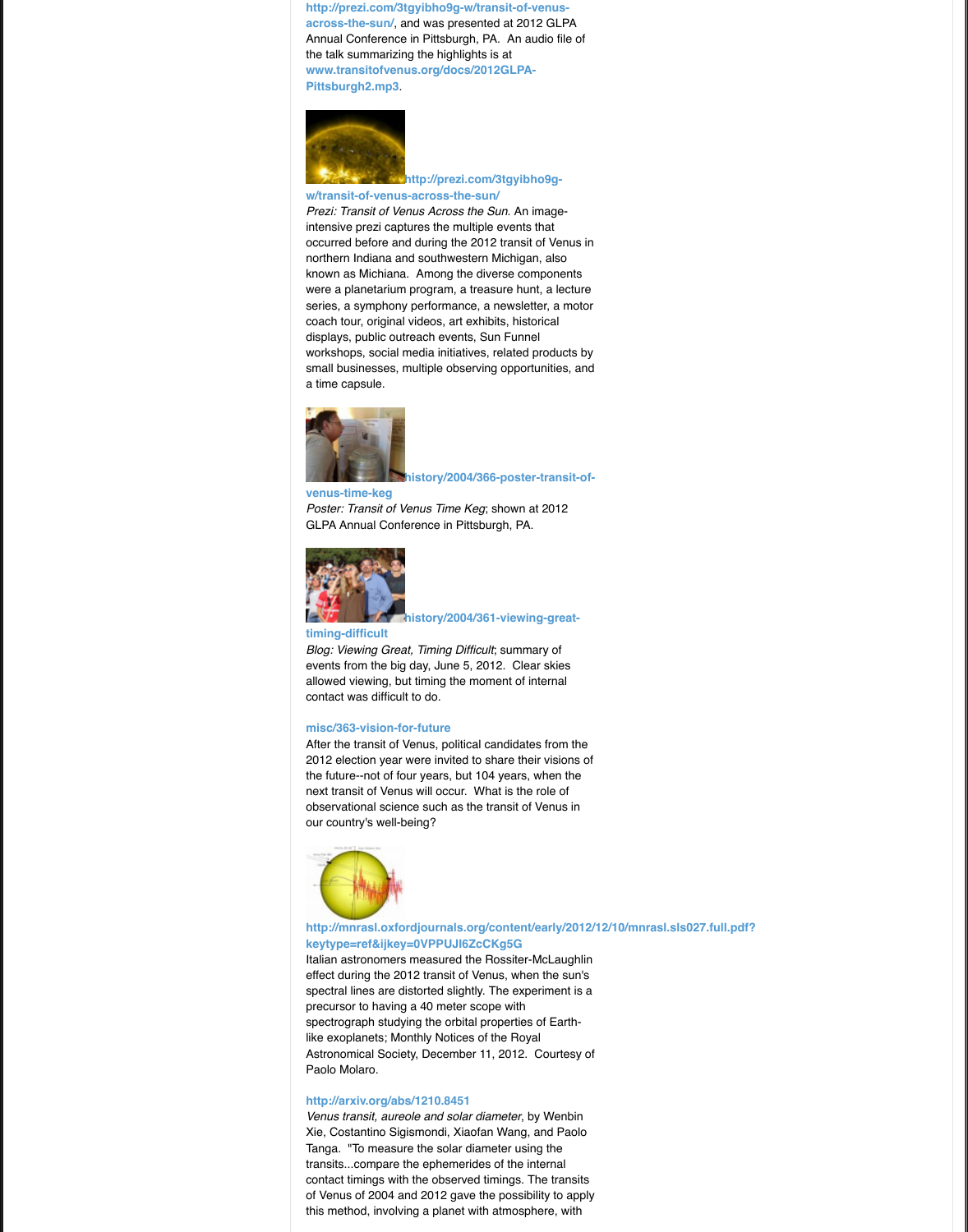A slide from the Sun-Earth Day team at NASA Goddard Research Center suggests the 2012 transit of Venus was the "Largest NASA Event Ever...All NASA Internet Stats--Broken."



#### **[http://www.astrod](http://www.transitofvenus.org/history/2004/367-2012)e.de/nordkap/venustr2012.htm**

Venustransit 2012, Parallaxenmessung mit Hilfe der Sonnengranulation; Measuring the astronomical unit by [combining images of the 2012 transit of Venus from](http://sites.williams.edu/transitofvenus2012/glenn-schneiders-images/) Norway and Australia.

#### [http://munin.uit.no/bitstream/handle/10037/4](http://www.aeonmagazine.com/nature-and-cosmos/dava-sobel-transit-of-venus/)178/thesi **sequence=2**

*Maximilianus Hell (1720-1792) and the Eighteenth-Century Transits of Venus. A Study of Jesuit Science in Nordic and Central European Contexts,* Per Pippin Aspaas University of Tromsø, 2012. New thesis about Father Hell and transits of Venus.

#### [http://sites.william](http://www.transitofvenus.org/history/2004/367-2012)s.edu/transitofvenus2012/files/2012

*Lomonosov, the Discovery of Venus's Atmosphere, and Eighteenth Century Transits of Venus*, by Jay M. [Pasachoff and William Sheehan; Paper suggests](http://www.transitofvenus.org/images/stories/nasa-largest-event.jpg) Lomonosov, to whom the discovery of Venus' atmosphere has been historically attributed, had a "preconceived bias for believing that the other planets must have atmospheres." Therefore, several other observers "should receive credit for first detecting the aureole due to refraction of sunlight by the atmosphere [of Venus during a t](http://www.transitofvenus.org/history/2004/367-2012)ransit." From Journal of Astronomical History and Heritage, 15(1), 3-14 (2012).

#### **http://arxiv.org/abs/1210.0873**

*The Hetu'u Global Network: Measuring the Distance to [the Sun Using the June 5th/6th Transit of Venus](http://www.astrode.de/nordkap/venustr2012.htm)*, by Jacqueline K. Faherty, David R. Rodriguez, Scott T. Miller. Rodriguez writes, "Team Hetu'u presents the result of our outreach collaboration to bring together students from across the world, watch the transit of Venus, and measure the distance to the Sun. Our best [estimate of the distance: 152+/-30 million km; not very](http://munin.uit.no/bitstream/handle/10037/4178/thesis.pdf?sequence=2) precise, but the goal was the outreach."

**http://www.newscientist.com/article/dn22276 sizing-up-a-new-measuring-ruler-for-the-solar-**